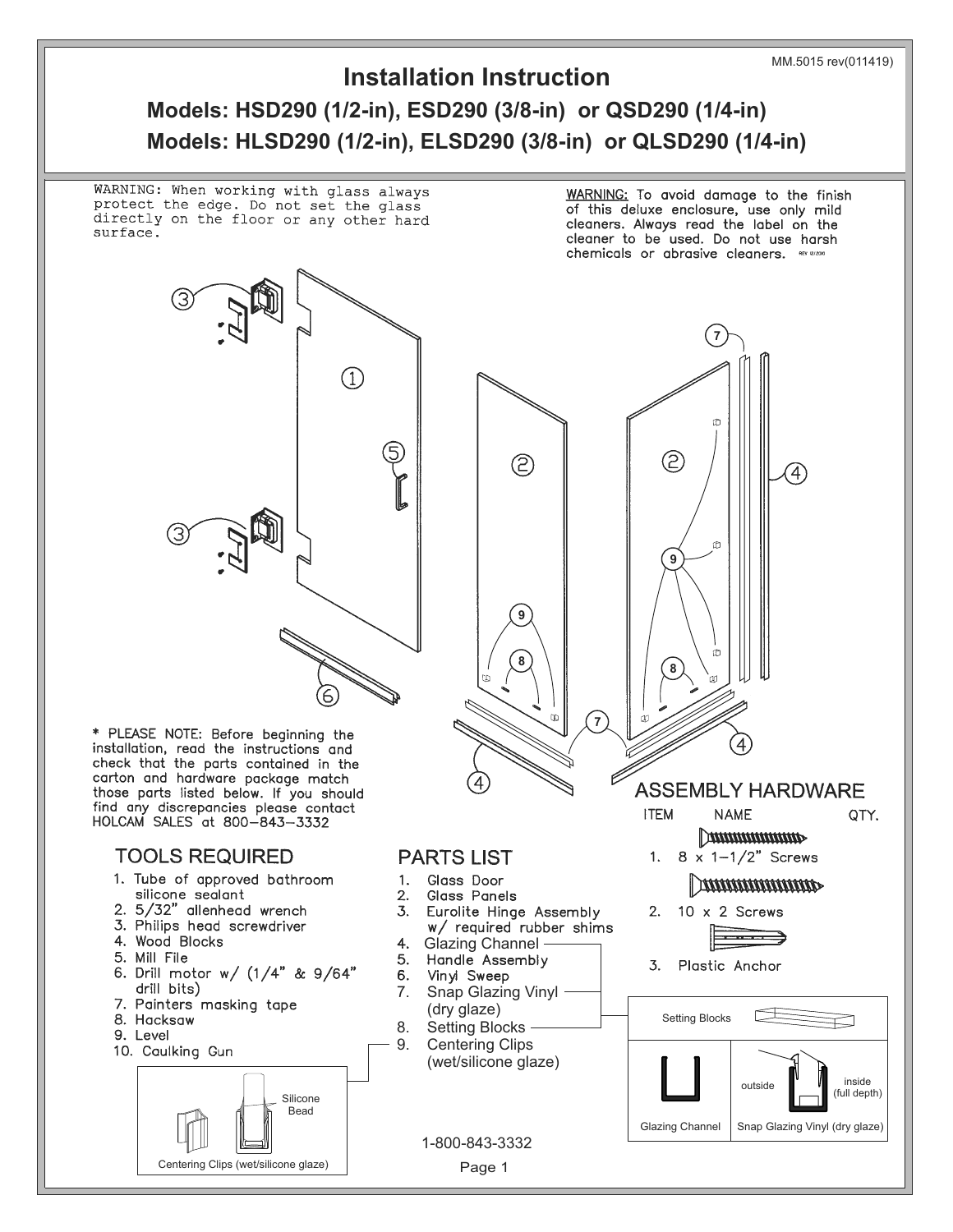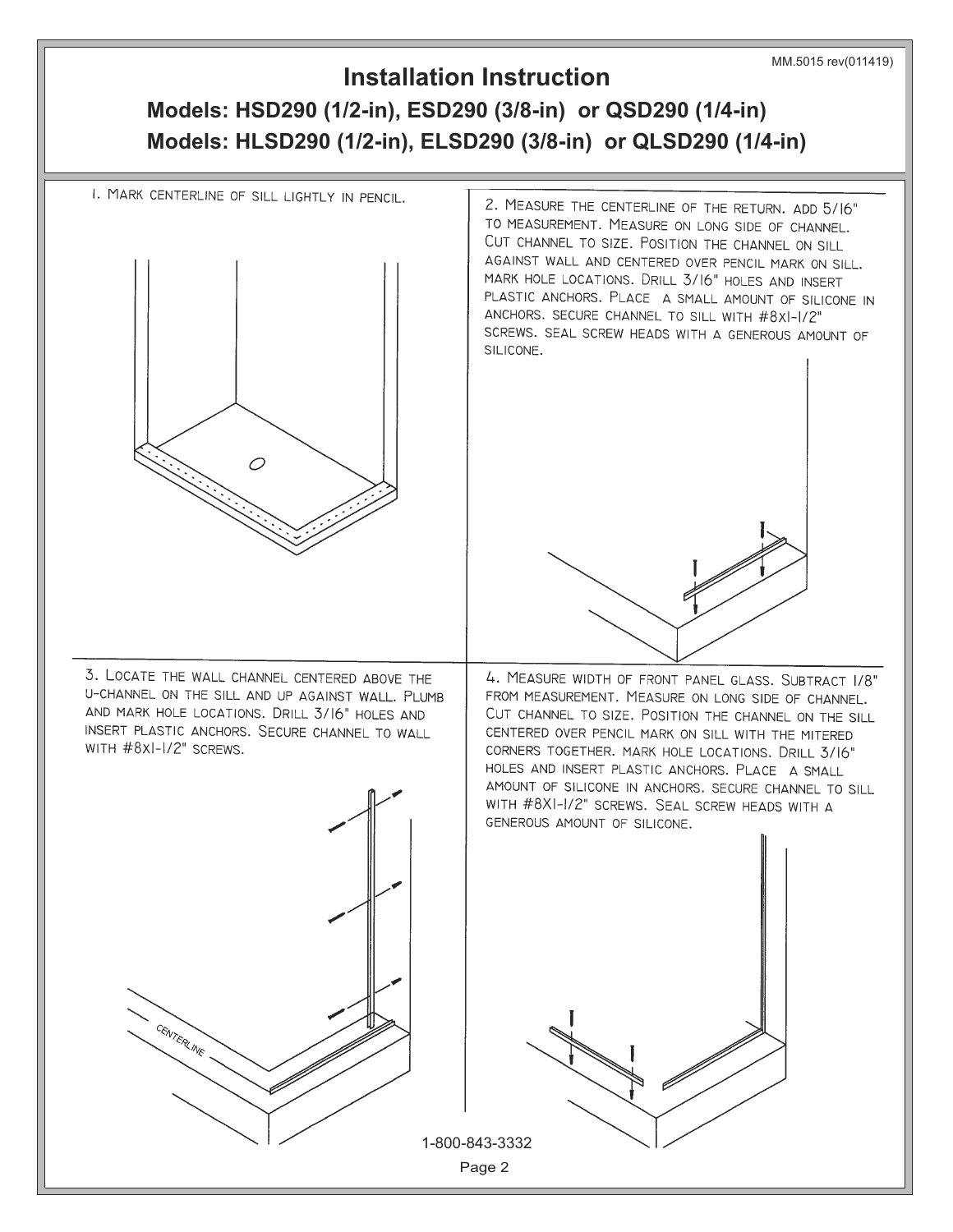## **Installation Instruction** MM.5015 rev(011419)

**Models: HSD290 (1/2-in), ESD290 (3/8-in) or QSD290 (1/4-in) Models: HLSD290 (1/2-in), ELSD290 (3/8-in) or QLSD290 (1/4-in)**